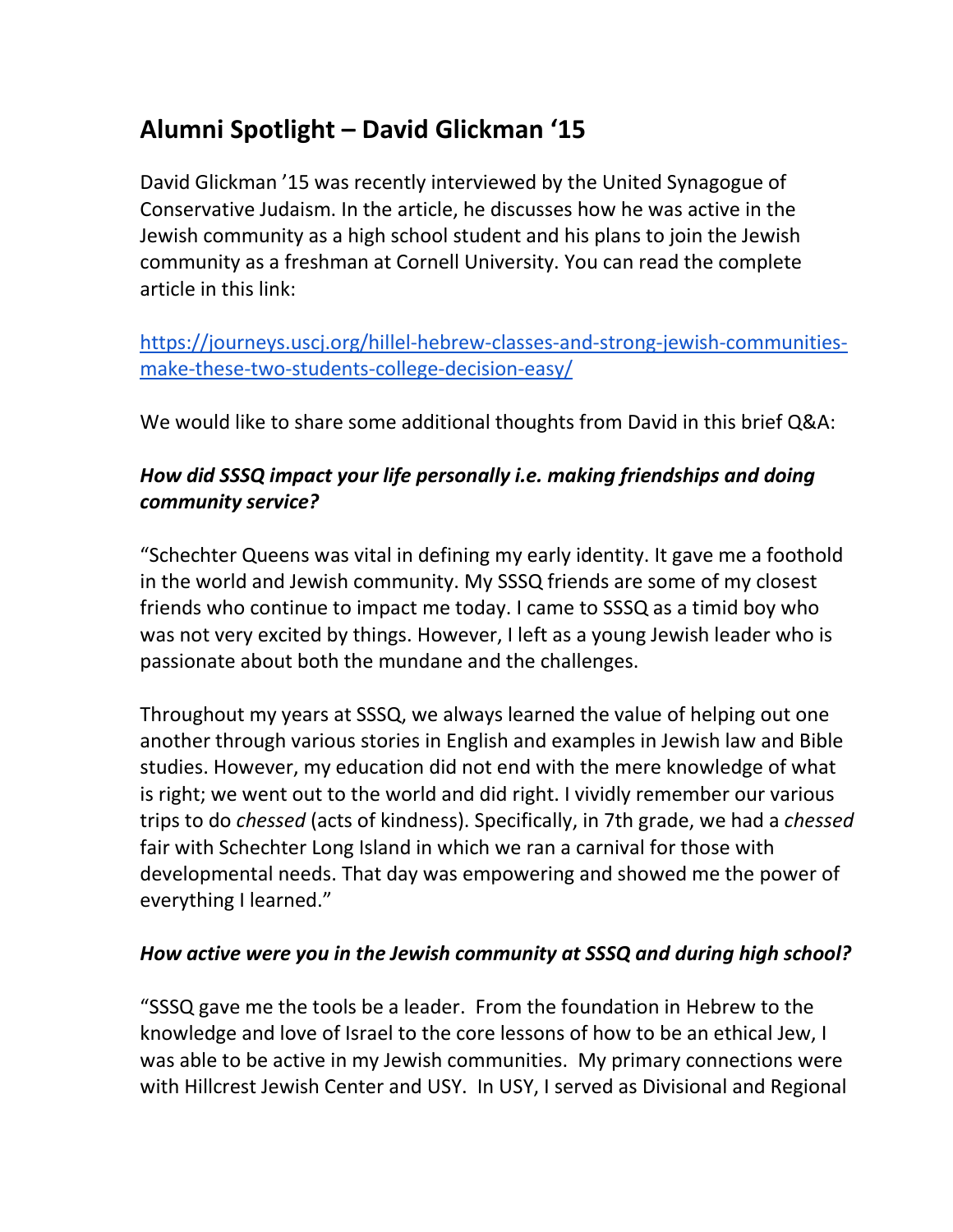Religion/Education Vice President. In addition, I served as Vice President at Schechter Long Island, creating fun and innovative religious programming. Finally, I had tremendous fun being captain of the SSLI Men's Varsity Volleyball team."

#### *How have you enjoyed your summers at Jewish camps as a camper and staffer?*

"I love spending my summers at Jewish camps. For the past couple of years I have been a counselor at Camp Ramah at Nyack where I have had the opportunity to inspire others as I myself am growing and being inspired."

## *What do you plan to focus your studies on at Cornell's ILR School?*

"I plan to focus on various social sciences such as economics, psychology, and law. With a broad exposure to different fields, I focus on human interaction and synergy."

## *What are your plans to join any groups and the Jewish community as a freshman at Cornell?*

"At Cornell, I plan to survey the different Jewish groups and see where I can have the most impact. I definitely see myself joining *Hillel* or *Chabad* and an Israel advocacy club, attending services, and having *Shabbat* dinner with the community. In addition, Cornell offers classes about *Kashrut*, Hebrew, and the Israeli-Palestinian conflict."

## *How do you see yourself staying connected to your synagogue life?*

"It is hard to stay well connected when I will be a couple hundred miles away. However, I plan on staying updated with current events and seeing what I can do for my synagogue at college. Hillcrest Jewish Center has endowed me with gifts I can never truly give back. I can start by positively representing them at Cornell, and assisting any way I can. When I come home from breaks, I hope to lead services or read Torah!"